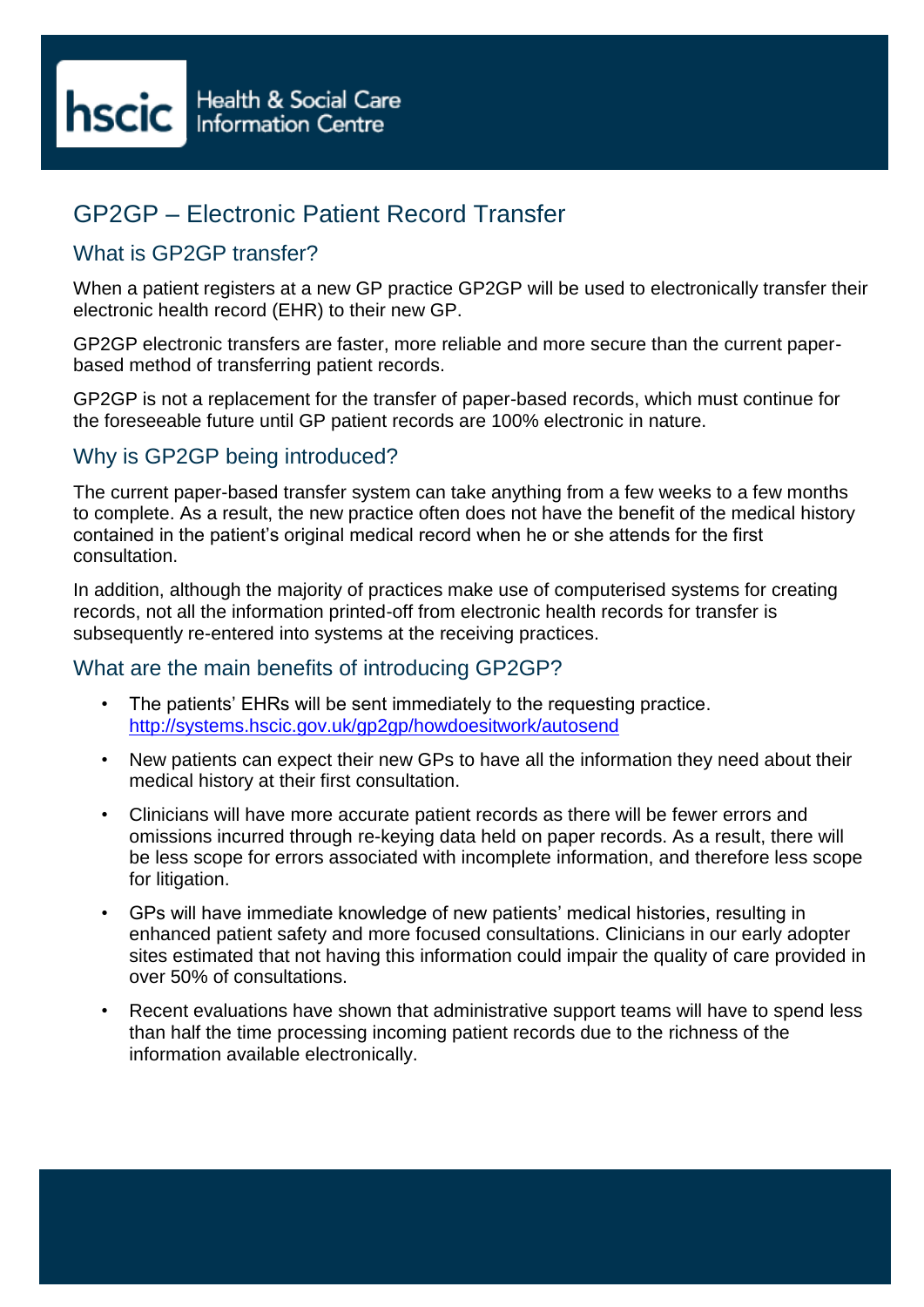

### How does it work?

GP2GP starts when a practice accepts a patient onto its list of patients for primary health care and ends when the patient's Electronic Health Record (EHR) is transferred from the previous practice into their new GP's clinical system.

Once the patient is registered at their new practice using a smartcard and their identity has been matched using the Personal Demographic Service (PDS), a message is sent automatically to the previous practice requesting a copy of the patient's EHR (if the patient's former practice is also GP2GP-enabled).

The previous practice's system locates the patient's record and sends an acknowledgement stating whether or not it is able to provide the EHR extract.

The EHR extract message is then generated and sent to the new practice for integration into its GP clinical system. The extract message includes (where possible) any attachments to the EHR, e.g. scanned letters.

# How does it work?